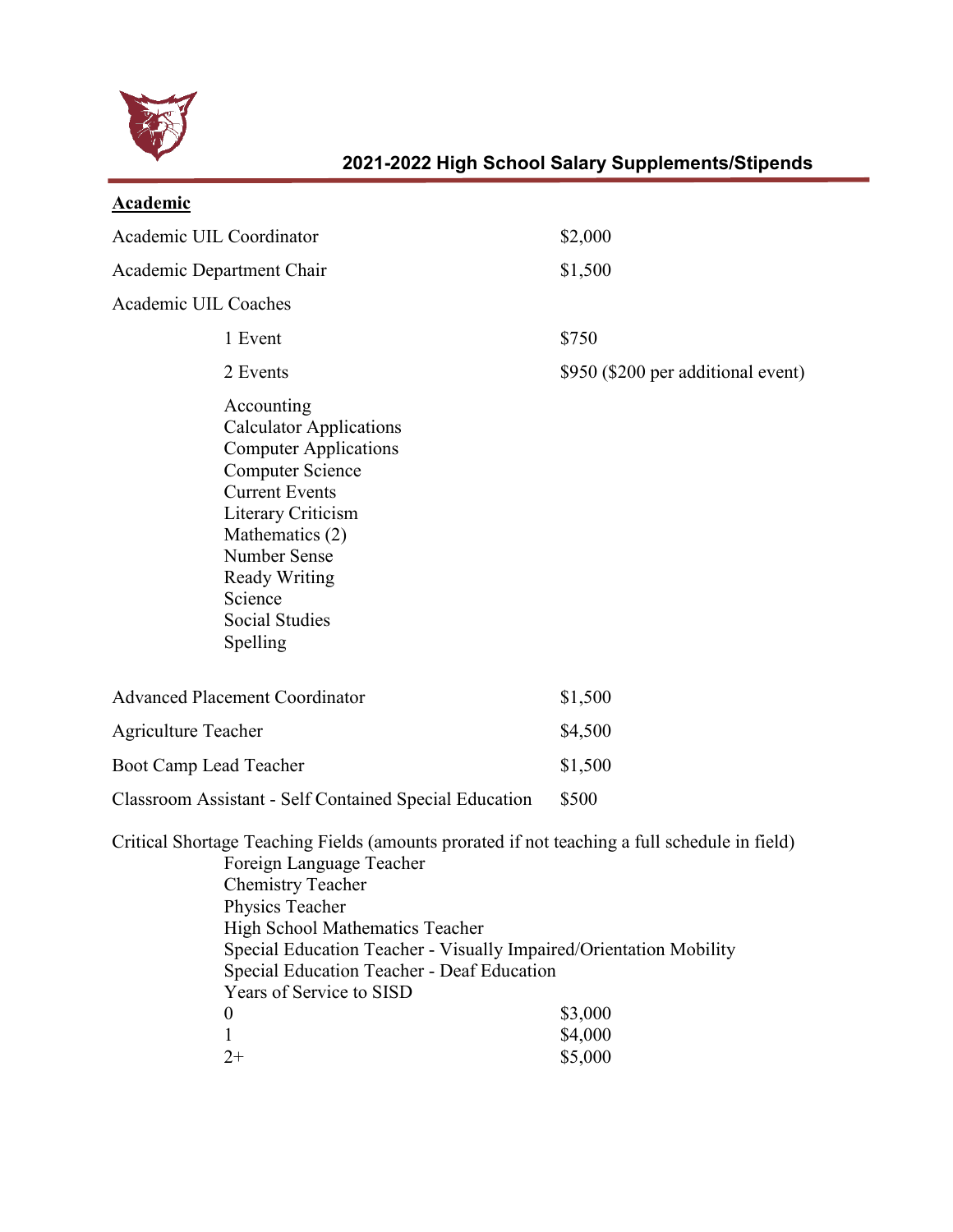

## **2021-2022 High School Salary Supplements/Stipends**

|                                           | Special Education Teacher - Emotionally Disturbed Self Contained                                            |         |  |
|-------------------------------------------|-------------------------------------------------------------------------------------------------------------|---------|--|
|                                           | Special Education Teacher - Autism Self Contained<br>Special Education Teacher - Life Skills Self Contained |         |  |
|                                           | Years of Service to SISD                                                                                    |         |  |
|                                           | $\overline{0}$                                                                                              | \$1,500 |  |
|                                           | 1                                                                                                           | \$2,250 |  |
|                                           | $2+$                                                                                                        | \$3,000 |  |
|                                           |                                                                                                             |         |  |
| AV/Production                             |                                                                                                             | \$1,800 |  |
| <b>Culinary Arts Teacher</b>              |                                                                                                             | \$1,500 |  |
| <b>DAEP</b> Lead Teacher                  |                                                                                                             | \$1,500 |  |
| Grade Level Lead Teacher                  |                                                                                                             | \$500   |  |
| Graphic Design                            |                                                                                                             | \$1,800 |  |
| Journalism/Yearbook                       |                                                                                                             | \$1,500 |  |
| Journalism/Newspaper                      |                                                                                                             | \$1,500 |  |
| National Honor Society                    |                                                                                                             | \$1,500 |  |
| PLC (Perrin Learning Center) Lead Teacher |                                                                                                             | \$1,500 |  |
| Speech/Debate                             |                                                                                                             | \$2,500 |  |
| <b>Theater Arts</b>                       |                                                                                                             | \$2,000 |  |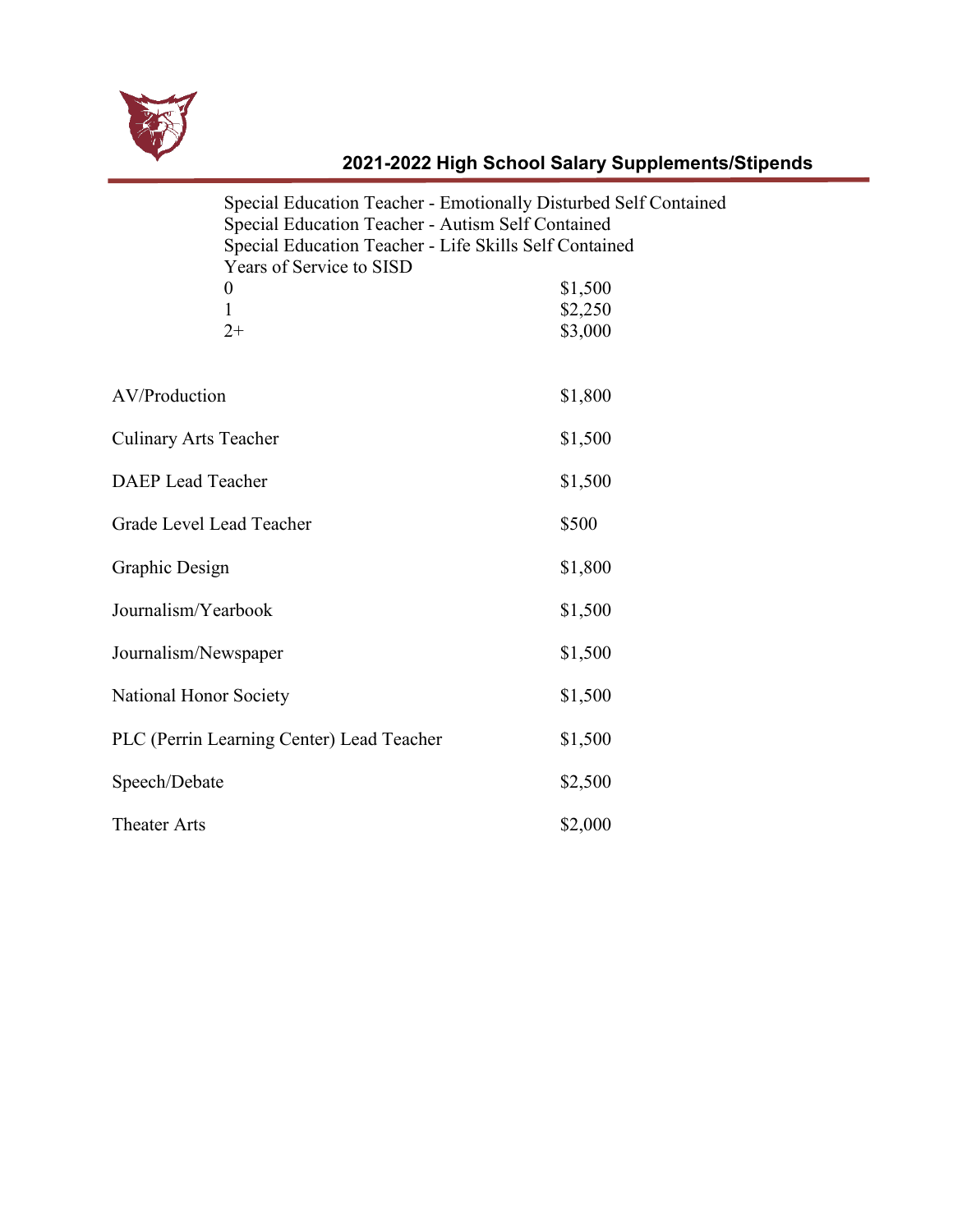

## **Athletics**

| After School- 1 Sport                 | \$1,000  |
|---------------------------------------|----------|
| <b>Athletic Coordinator</b>           | \$2,750  |
| <b>Athletic Trainer</b>               | \$9,750  |
| <b>Baseball Assistant</b>             | \$4,000  |
| <b>Baseball Head Coach</b>            | \$8,000  |
| <b>Basketball Assistant</b>           | \$4,000  |
| <b>Basketball Head Coach</b>          | \$10,000 |
| <b>Cross Country Assistant Coach</b>  | \$3,000  |
| <b>Cross Country Head Coach</b>       | \$5,000  |
| <b>Football Assistant Coach</b>       | \$6,000  |
| <b>Football Defensive Coordinator</b> | \$8,000  |
| Football Offensive Coordinator        | \$8,000  |
| Golf Head Coach                       | \$8,000  |
| <b>Power Lifting Assistant</b>        | \$4,000  |
| Power Lifting Head Coach              | \$6,000  |
| Soccer Assistant Coach                | \$4,000  |
| Soccer Head Coach                     | \$8,000  |
| Softball Assistant                    | \$4,000  |
| Softball Head Coach                   | \$8,000  |